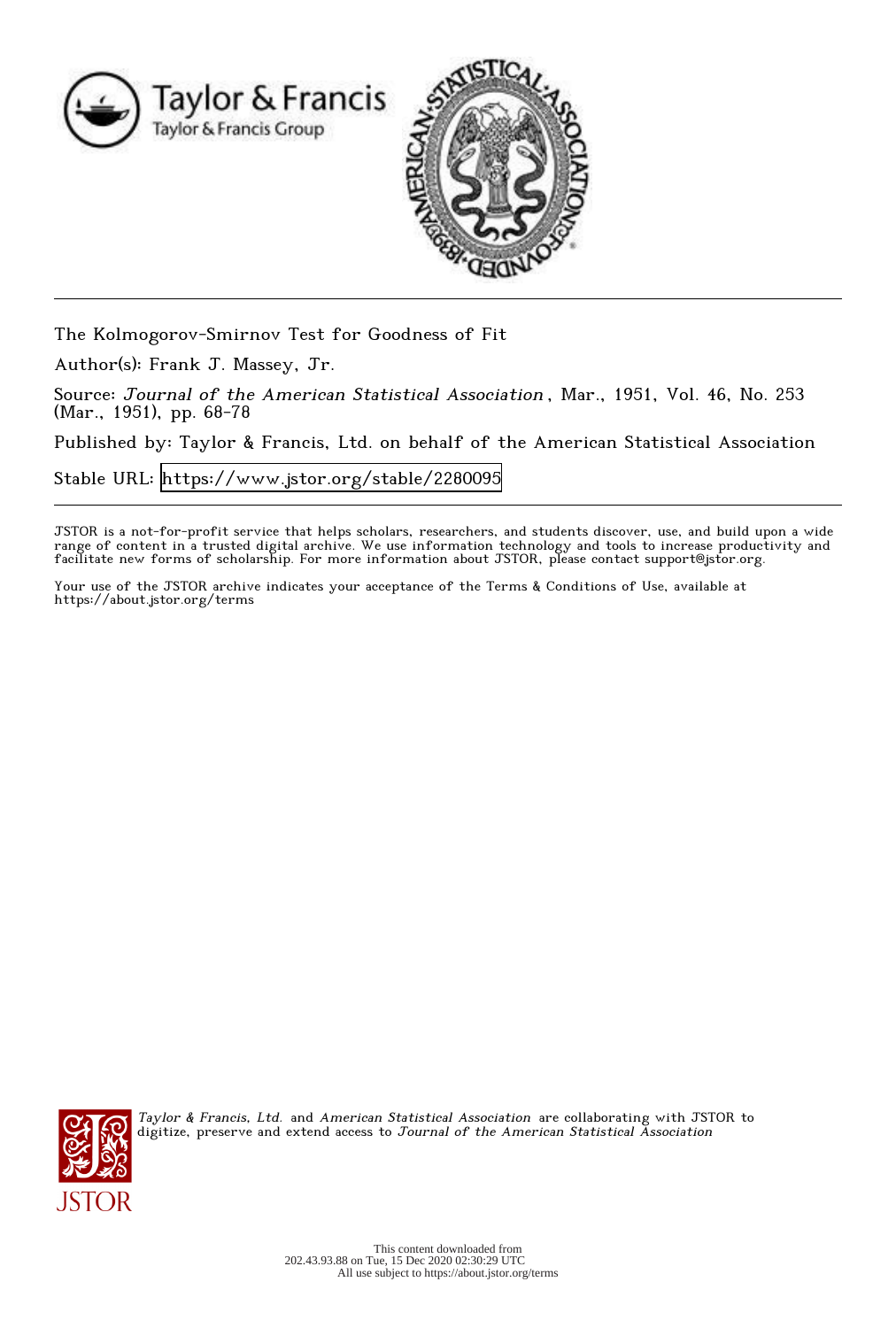# THE KOLMOGOROV-SMIRNOV TEST FOR GOODNESS OF FIT

## FRANK J. MASSEY, JR. University of Oregon

 The test is based on the maximum difference between an empirical and a hypothetical cumulative distribution. Per centage points are tabled, and a lower bound to the power function is charted. Confidence limits for a cumulative dis tribution are described. Examples are given. Indications that the test is superior to the chi-square test are cited.

### 1. INTRODUCTION

 F REQUENTLY a statistician is called upon to test somehypothesis about the distribution of a population. If the test is concerned with the agreement between the distribution of a set of sample values and a theoretical distribution we call it a "test of goodness of fit."

 Some tests have been developed in which the sampling distribution of the test statistic depends explicitly upon the form of, or the value of some parameter in, the distribution of the population. For example, in the test for normality which uses the  $q_1$  and  $q_2$  statistics (see Snedecor [11] page 176) the distributions of  $g_1$  and  $g_2$  are dependent on the form of the population. Similarly, the statistic  $t = \sqrt{\overline{N}(\overline{X}-\mu)/s}$  has Student's distribution only if the population is normal.

 Attempts have been made to find test statistics whose sampling distribution does not depend upon either the explicit form of, or the value of certain parameters in, the distribution of the population. Such tests have been called non-parametric or distribution-free tests. Probably the most widely used of such tests is the  $x^2$  test.

 In this paper an alternative distribution-free test of goodness of fit is discussed, and some evidence is presented indicating that when it is applicable it may be a better all-around test than the chi-square test. Also, a technique for estimating the cumulative distribution of a pop ulation is discussed, including a method of determining the necessary sample size for desired precision. Only the case where the cumulative distribution of the population is continuous is discussed. This, of course, excludes discrete populations.

 The test for goodness of fit described here has been suggested by Kolmogorov [3], Smirnov [9], Scheff6 [8], and Wolfowitz [14]. The limiting distribution of the test-statistic,  $d$ , was derived by Kolmogorov [3] and by Smirnov [9]. Feller [2] and Doob [1] have simplified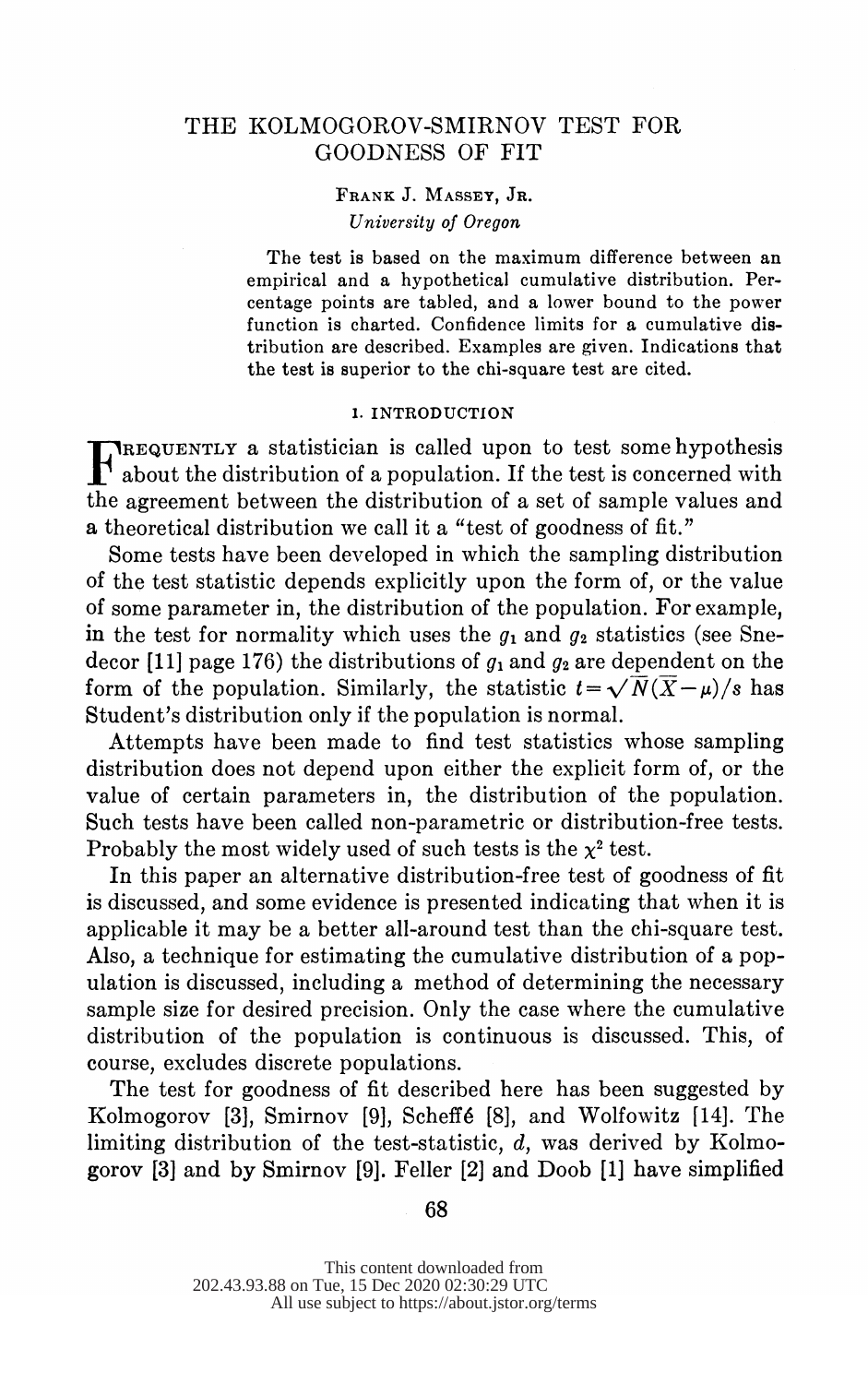and unified the proofs. A table of the limiting distribution was given by Smirnov [10]. The method of evaluating the distribution of  $\overrightarrow{d}$  for small samples was given by Massey [5], as was the construction of the lower bound to the power function [6].

#### 2. THE TEST

 Suppose that a population is thought to have some specified cumu lative frequency distribution function, say  $F_0(x)$ . That is, for any specified value of x, the value of  $F_0(x)$  is the proportion of individuals in the population having measurements less than or equal to x. The cumulative step-function of a random sample of  $N$  observations is expected to be fairly close to this specified distribution function. If it is not close enough, this is evidence that the hypothetical distribution is not the correct one.

If  $F_0(x)$  is the population cumulative distribution, and  $S_N(x)$  the observed cumulative step-function of a sample (i.e.,  $S_N(x) = k/N$ , where k is the number of observations less than or equal to x), then the sampling distribution of  $d = \text{maximum}$   $|F_0(x) - S_N(x)|$  is known, and is independent of  $F_0(x)$  if  $F_0(x)$  is continuous.

Table 1 gives certain critical points of the distribution of  $d$  for vari ous sample sizes. For example, at a 0.20 level of significance, the critical value of d for  $N=10$  is 0.322; this means that in 20 per cent of random samples of size 10, the maximum absolute deviation between the sam ple cumulative distribution and the population cumulative distribu tion will be at least 0.322. The values in Table 1 for  $N \leq 35$  were computed by the procedure described in [5]; those for  $N>35$  are from Smirnov's table [10]. The values in the table are believed not to be in error by more than 4 units in the last figure shown for  $N \leq 20$ , and by not more than 0.005 for  $N = 25, 30, 35$ .

### 3. APPLICATIONS

 Our procedure is to draw the hypothetical cumulative distribution function on a graph and to draw curves a distance  $d_{\alpha}(N)$  above and below the hypothetical curve (see Figure 1). If  $S_N(x)$  passes outside of this band at any point we will reject, at the  $\alpha$  level of significance, the hypothesis that the true distribution is  $F_0(x)$ . Thus, in the example shown the hypothetical curve is rejected. Only part of the observed distribution has been plotted in Figure 1; if it were plotted completely, it would, of course, rise to 1.0 on the vertical scale. Once the observed curve passes out of the acceptance band, the theoretical curve is re-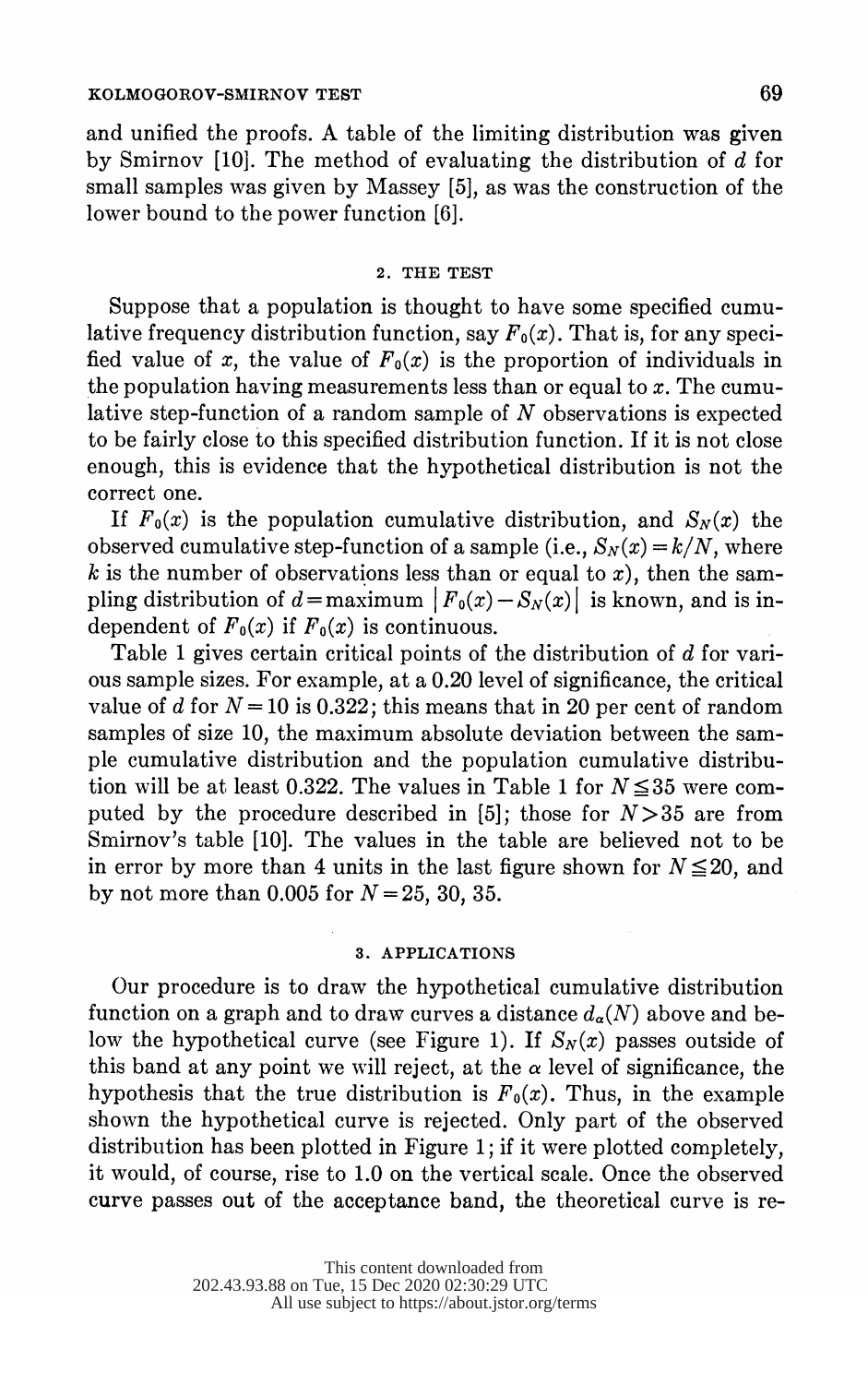|  |  | TABLE 1. Critical values, $d_{\alpha}(N)$ , of the Maximum Absolute Difference |  |
|--|--|--------------------------------------------------------------------------------|--|
|  |  | between Sample and Population Cumulative Distributions.                        |  |

| Values of $d_{\alpha}(N)$ such that $Pr[\max S_N(x) - F_0(x)  > d_{\alpha}(N)] = \alpha$ , where $F_0(x)$ is |  |
|--------------------------------------------------------------------------------------------------------------|--|
| the theoretical cumulative distribution and $S_N(x)$ is an                                                   |  |
| observed cumulative distribution for a sample of $N$ .                                                       |  |

| Sample<br>size          | Level of significance $(\alpha)$ |            |            |            |            |  |
|-------------------------|----------------------------------|------------|------------|------------|------------|--|
| (N)                     | 0.20                             | 0.15       | 0.10       | 0.05       | 0.01       |  |
| 1                       | 0.900                            | 0.925      | 0.950      | 0.975      | 0.995      |  |
| $\overline{2}$          | 0.684                            | 0.726      | 0.776      | 0.842      | 0.929      |  |
| 3                       | 0.565                            | 0.597      | 0.642      | 0.708      | 0.828      |  |
| $\overline{\mathbf{4}}$ | 0.494                            | 0.525      | 0.564      | 0.624      | 0.733      |  |
| 5                       | 0.446                            | 0.474      | 0.510      | 0.565      | 0.669      |  |
| 6                       | 0.410                            | 0.436      | 0.470      | 0.521      | 0.618      |  |
| 7                       | 0.381                            | 0.405      | 0.438      | 0.486      | 0.577      |  |
| 8                       | 0.358                            | 0.381      | 0.411      | 0.457      | 0.543      |  |
| 9                       | 0.339                            | 0.360      | 0.388      | 0.432      | 0.514      |  |
| 10                      | 0.322                            | 0.342      | 0.368      | 0.410      | 0.490      |  |
| 11                      | 0.307                            | 0.326      | 0.352      | 0.391      | 0.468      |  |
| 12                      | 0.295                            | 0.313      | 0.338      | 0.375      | 0.450      |  |
| 13                      | 0.284                            | 0.302      | 0.325      | 0.361      | 0.433      |  |
| 14                      | 0.274                            | 0.292      | 0.314      | 0.349      | 0.418      |  |
| 15                      | 0.266                            | 0.283      | 0.304      | 0.338      | 0.404      |  |
| 16                      | 0.258                            | 0.274      | 0.295      | 0.328      | 0.392      |  |
| 17                      | 0.250                            | 0.266      | 0.286      | 0.318      | 0.381      |  |
| 18                      | 0.244                            | 0.259      | 0.278      | 0.309      | 0.371      |  |
| 19                      | 0.237                            | 0.252      | 0.272      | 0.301      | 0.363      |  |
| 20                      | 0.231                            | 0.246      | 0.264      | 0.294      | 0.356      |  |
| 25                      | 0.21                             | 0.22       | 0.24       | 0.27       | 0.32       |  |
| 30                      | 0.19                             | 0.20       | 0.22       | 0.24       | 0.29       |  |
| 35                      | 0.18                             | 0.19       | 0.21       | 0.23       | 0.27       |  |
| over 35                 | 1.07                             | 1.14       | 1.22       | 1.36       | 1.63       |  |
|                         | $\sqrt{N}$                       | $\sqrt{N}$ | $\sqrt{N}$ | $\sqrt{N}$ | $\sqrt{N}$ |  |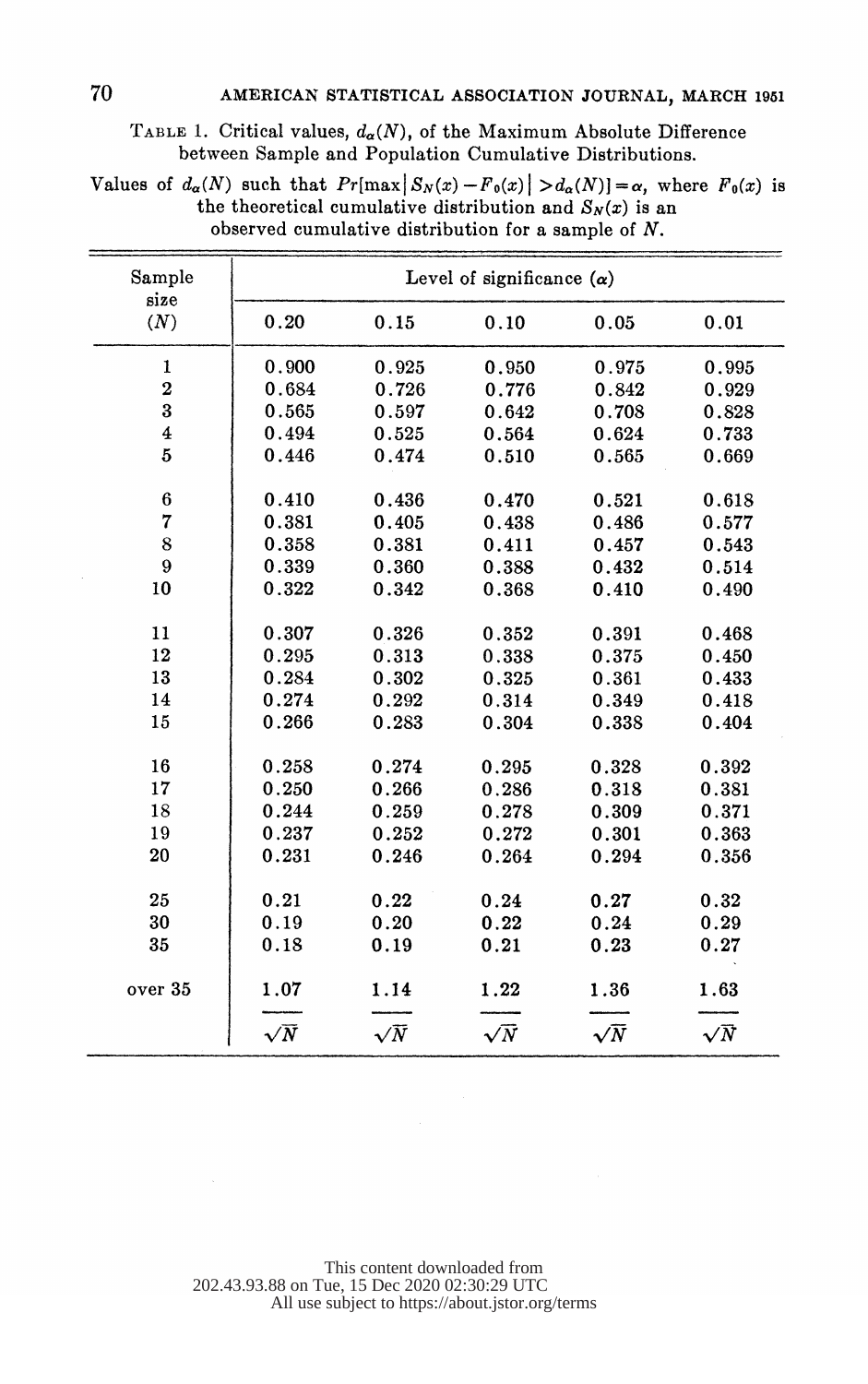

FIGURE 1. Graphical Method of Applying the d Test.

 The continuous curve represents the theoretical distribution, and the broken curves are at distance  $\pm d_{\alpha}(N)$  from it,  $d_{\alpha}(N)$  being given by Table 1. The step function represents part of the observed distribution. Reject unless the step function lies entirely between the broken curves.

 jected regardless of the later behavior of the observed curve. An alter native, and perhaps simpler, scheme is to record in a table the observed and hypothetical distributions and calculate the maximum deviation between them. If this exceeds  $d_{\alpha}(N)$ , we reject the hypothetical distribution.

 As an example of the application of this test of goodness of fit we shall use data given by Snedecor ([11], p. 59). The results of a sam pling experiment are compared with a theoretical normal distribution. His cumulative frequencies are recorded in Table 2.

 The maximum deviation in the absolute frequencies, which occurs at the boundary score 30.5, is 12.41, which represents a difference in the proportions of  $12.41/511 = 0.024$ . The 5 per cent significance point is given in the last row of Table 1 as  $1.36/\sqrt{511} = 0.060$ . The observed value of  $d$  is less than the critical value, so we would accept, at the  $5$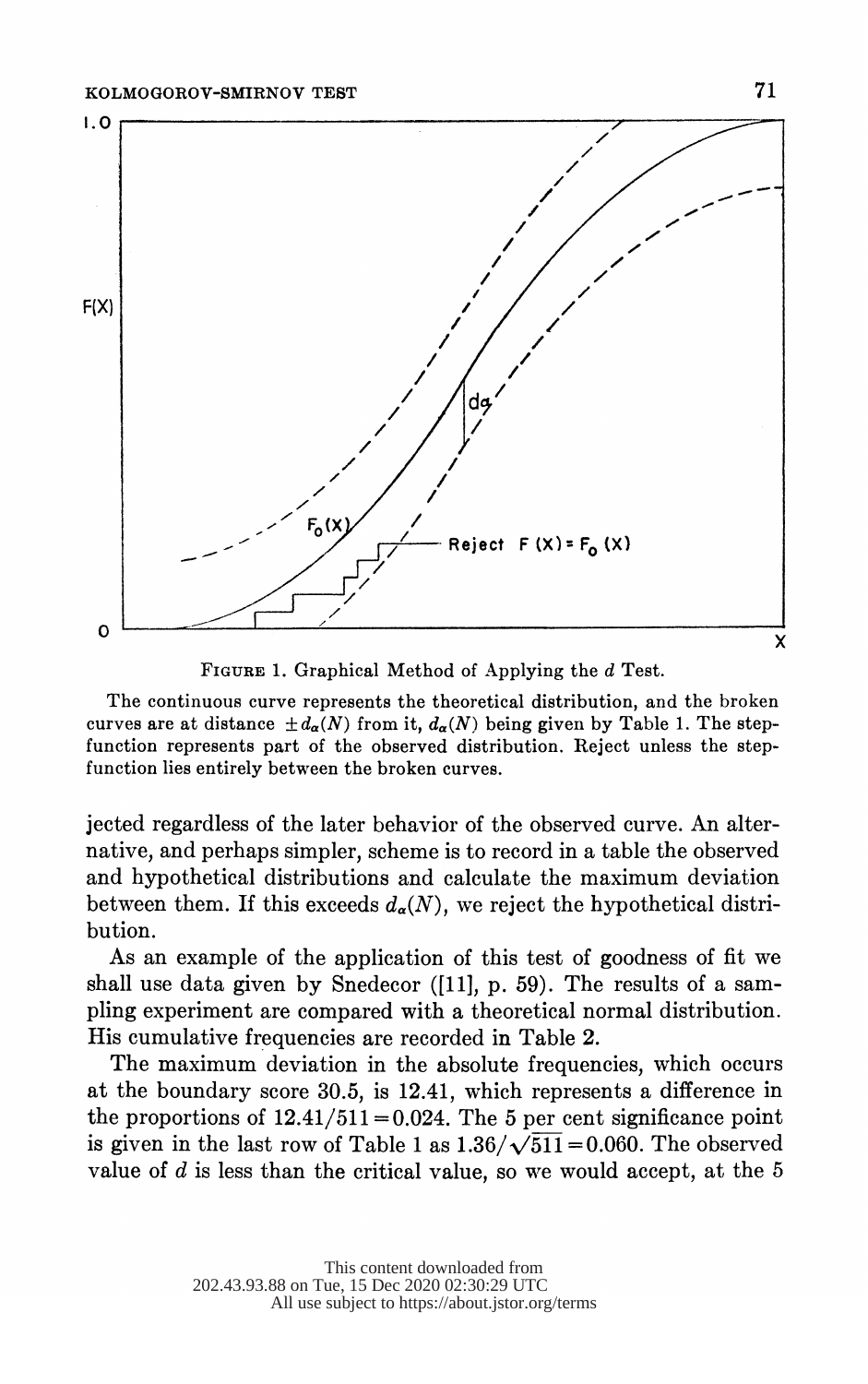| boundary<br>of class | Observed         | Theoretical | Absolute<br>difference |
|----------------------|------------------|-------------|------------------------|
| 39.5                 | 511              | 511.00      | $\bf{0}$               |
| 38.5                 | 510              | 509.16      | 0.84                   |
| $\bf 37.5$           | 510              | 506.45      | 3.55                   |
| 36.5                 | 505              | 500.83      | 4.17                   |
| 35.5                 | 493              | 490.05      | 2.95                   |
| 34.5                 | 469              | 471.45      | 2.45                   |
| $33.5\,$             | 447              | 442.43      | 4.57                   |
| 32.5                 | 402              | 401.29      | 0.71                   |
| 31.5                 | 356              | 349.22      | 6.78                   |
| 30.5                 | 300              | 287.59      | 12.41*                 |
| 29.5                 | 228              | 223.36      | 4.64                   |
| 28.5                 | 162              | 161.73      | 0.27                   |
| $27\,.5$             | 114              | 109.66      | 4.34                   |
| 26.5                 | 73               | 68.52       | 4.48                   |
| $25\,.5$             | 43               | 39.50       | 3.50                   |
| 24.5                 | 24               | 20.90       | 3.10                   |
| 23.5                 | 14               | 10.12       | 3.88                   |
| $22\,.5$             | $\boldsymbol{9}$ | 4.50        | 4.50                   |
| 21.5                 | $\bf 2$          | 1.79        | 0.21                   |
| 20.5                 | $\bf 2$          | 0.61        | 1.39                   |
| 19.5                 | $\mathbf 1$      | 0.20        | 0.80                   |

 TABLE 2. Comparison of Observed and Theoretical Frequencies in Sampling from a Normal Population (Snedecor [111, p. 59)

Hence  $d = 12.41/511 = 0.024$ .

 per cent level of significance, the hypothesis that the population dis tribution is that recorded in Table 2.

Grouping observations into intervals tends to lower the value of d. For grouped data, therefore, the appropriate significance levels are smaller than those tabled. For large samples, grouping usually will cause little change in the appropriate significance levels. However, grouping into a very small number of categories can cause important changes for any sample size.

 As another application, consider testing normality by observing whether or not the sample cumulative distribution drawn on arith metic probability paper is approximately straight. There are no theo retical results, at present, which indicate how close to straight the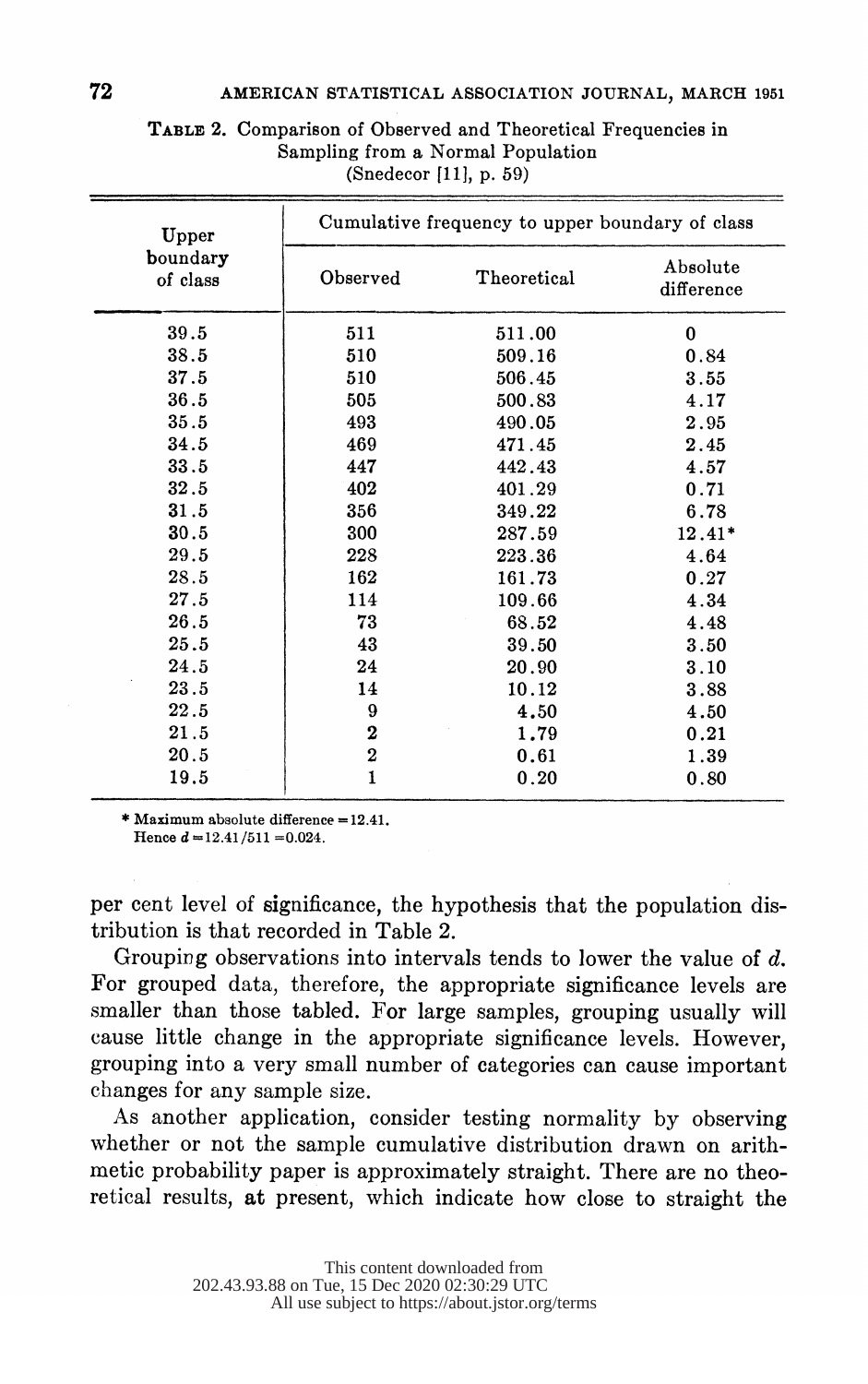observed sample cumulative curve should be. The d test is correctly used only if the distribution is completely specified (i.e., not only as normal, but as normal with a specified mean and a specified standard deviation). The distribution of the maximum deviation is not known when certain parameters of the population have been estimated from the sample. It may be expected, however, that the effect of adjusting the population mean and standard deviation to those of the sample, either by calculation or by visually fitting a straight line on normal probability paper, will be to reduce the critical level of  $d$ . If the value of  $d_{\alpha}(N)$  shown in Table 1 is exceeded in these circumstances, we may safely conclude that the discrepancy is significant, i.e., that the distri bution is not normal.'

### 4. POWER OF THE TEST

Suppose we indicate by  $F_1(x)$  an alternative form of the distribution function. Let  $\Delta$  be the maximum absolute difference between  $F_1(x)$ and  $F_0(x)$ . This measurement of distance between alternatives has been used by Mann and Wald [4] and by Williams [12].

For large samples it has been shown  $[6]$  that the power of the  $d$  test (i.e., the probability of rejecting the hypothetical distribution) is never less than

$$
1 - (2\pi)^{-1/2} \int_{2[\Delta\sqrt{N} - d_{\alpha}(N)]}^{2[\Delta\sqrt{N} + d_{\alpha}(N)]} \exp\left(-t^2/2\right) dt. \tag{1}
$$

 Since this is a poor lower bound to the power, the actual power is likely to be much larger. As is shown in Section 5, however, it is of value in comparing the d test with the  $\chi^2$  test. Figure 2 shows this lower bound for the 5 and 1 per cent levels of significance.

 Figure 2 can be used to indicate the sample size necessary so that, at the 5 per cent level of significance, the d test of  $F_0(x)$  has power at least 0.50 against the alternative  $F_1(x)$ . Suppose that the maximum absolute difference between  $F_0(x)$  and  $F_1(x)$  is 0.2. Reading across from 0.50 on the vertical scale we see that the  $\alpha = 0.05$  curve is intersected

 <sup>1</sup> A sampling experiment was conducted by the writer in which 100 samples of size 10 were drawn from a known normal distribution. The cumulative distribution for each sample was plotted on arith metic normal probability paper and a straight line was fitted by eye. The observed percentiles of the distribution of d were considerably lower than those given by Table 1. The 95th percentile was 0.29 as oompared with 0.41 in Table 1, and the 90th percentile was 0.25 as compared with 0.37. This implies that deviations greater than those in Table 1 should, in these applications, be treated as very strong indication of departure from normality. In the sampling experiment only 1 observation of the 100 ex ceeded the 20 per cent critical value from Table 1 and no observation exceeded the 10 per cent critical value.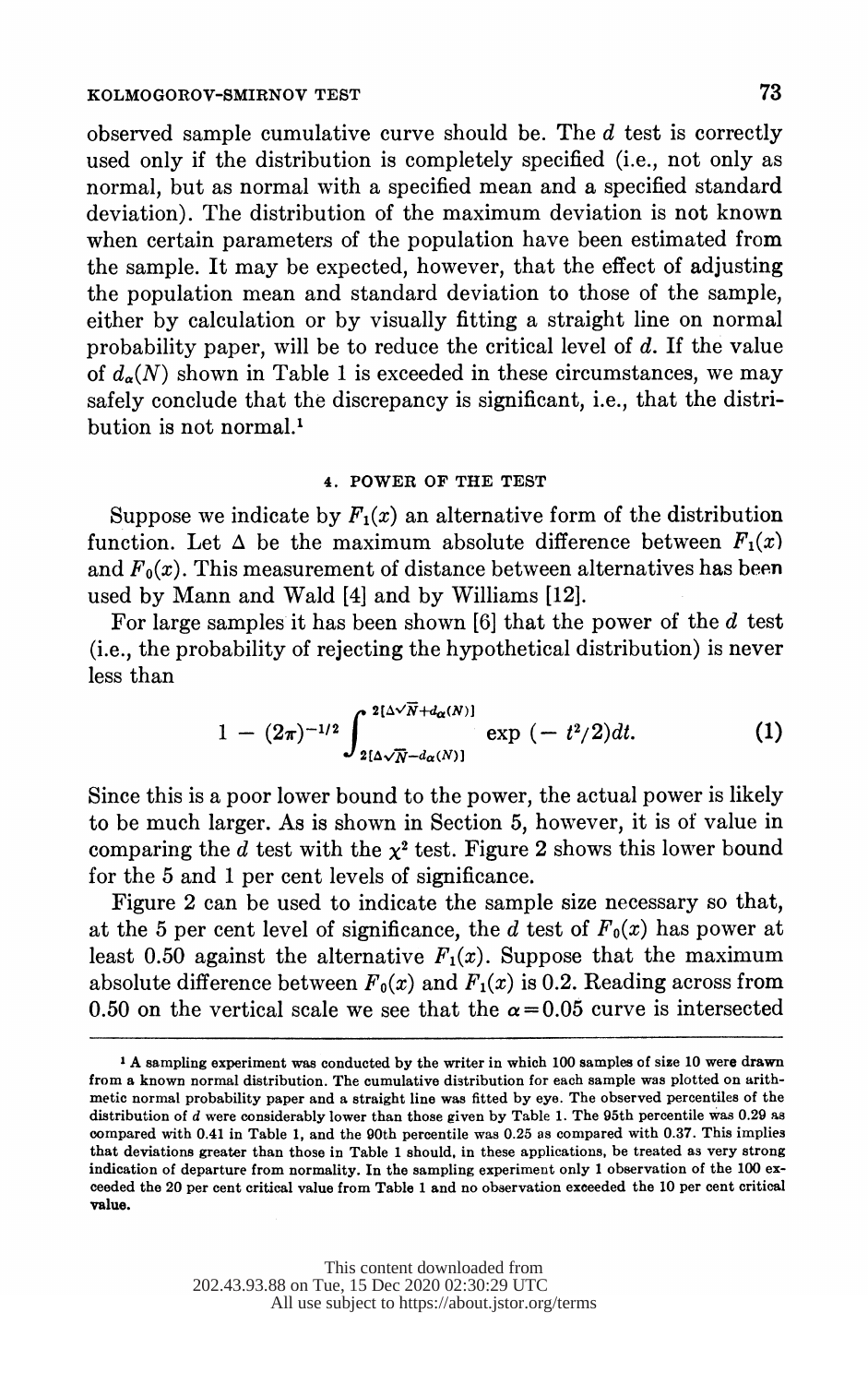above  $\Delta\sqrt{N}$  = 1.36. Solving this for N we find  $N = (1.36/0.2)^2 = 46.24$ . A sample of 47 would, therefore, be required.

 As another example, suppose we have a sample of 400 and that  $\Delta = 0.10$ . If we test the hypothetical distribution  $F_0(x)$  at the 1 per cent level of significance we can determine a lower bound to the chance of rejecting it if the true distribution is  $F_1(x)$ . Here  $\Delta \sqrt{N} = 0.10 \times 20 = 2$ .



FIGURE 2. Lower bounds for the power of the d test for  $\alpha = 0.01$  and  $\alpha = 0.05$ .

 and above 2 on the horizontal scale we see that the 1 per cent curve is at a height of 0.77. The power of this test is, thus, at least 0.77 against the particular alternative  $F_1(x)$ ; i.e., if  $F_1(x)$  is correct, we have at least a 77 per cent chance of detecting that  $F_0(x)$  is incorrect.

# 5. COMPARISON OF THE  $d$  TEST WITH THE  $\chi^2$  TEST

 Mann and Wald [4] have given a technique for deciding on an op timum number of class intervals for the application of the  $x^2$  test for goodness of fit. The intervals and sample size are so chosen that the probability of rejecting  $F_0(x)$  as the true distribution, if  $F_1(x)$  is ac tually the true distribution, is never less than 0.5. More important for our purposes is the fact that there will be one alternative distribution,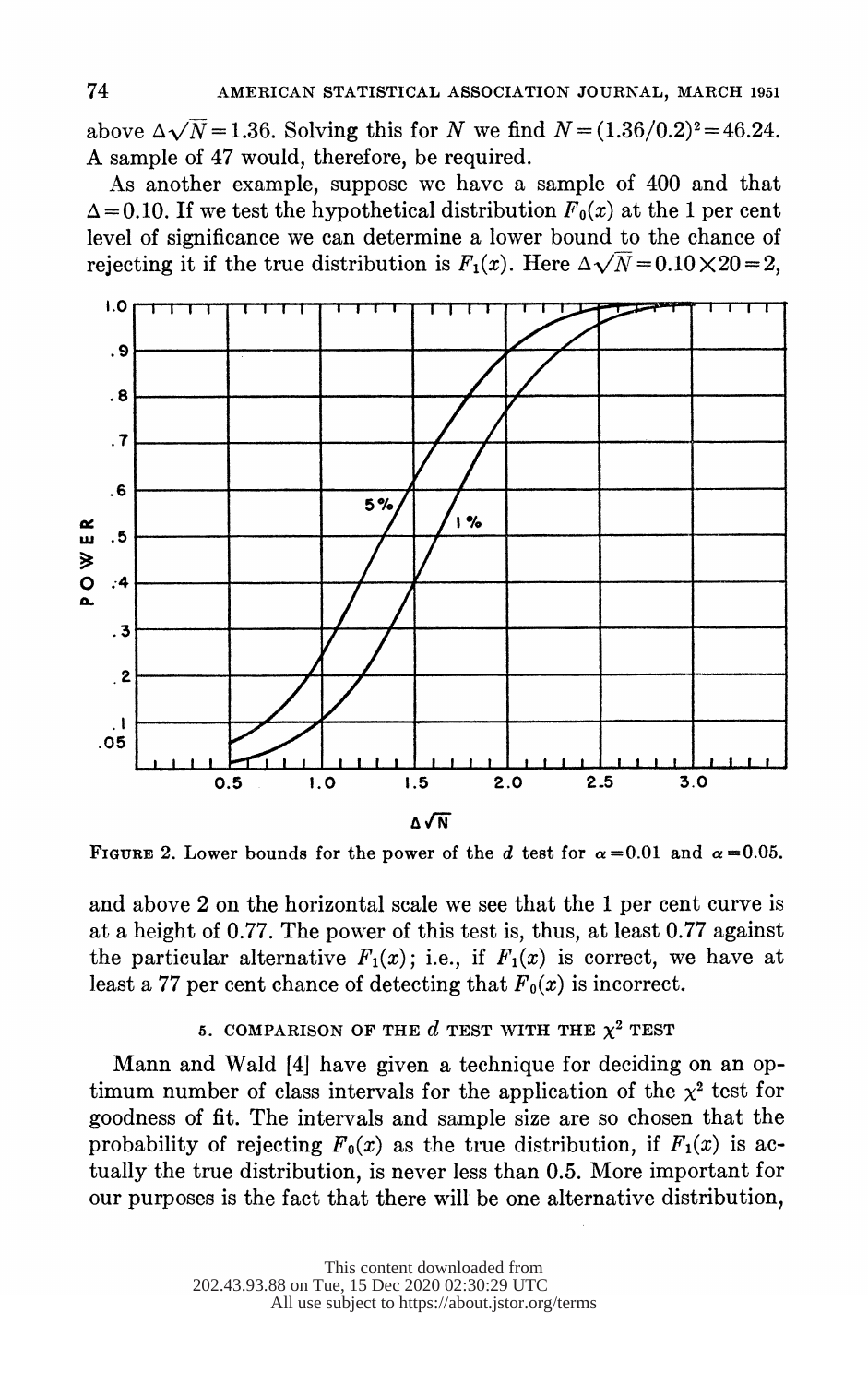$F_2(x)$ , at a distance  $\Delta$  from  $F_0(x)$ , such that for the  $\chi^2$  test the probability of rejecting  $F_0(x)$ , if  $F_2(x)$  is the true distribution function, is as 'close as desired to 0.5.

 Williams [12] has presented a table showing, for various sample sizes, minimum distances for which the power of the  $x^2$  test is not less than 0.5. Part of his table is reproduced in Table 3, together with mini mum distances for which the  $d$  test has power not less than 0.5. The discrepancies detectable by the d test are all smaller than those for the  $x^2$  test. This implies that the d test, at least at the 50 per cent power level, will detect smaller deviations in cumulative distributions than will the  $x^2$  test.

|                  | $\alpha = 0.05$ |          | $\alpha = .01$ |          |
|------------------|-----------------|----------|----------------|----------|
| $\boldsymbol{N}$ | $x^2$           | $d$ test | $x^2$ test     | $d$ test |
| 200              | 0.1605          | 0.096    | 0.1847         | 0.115    |
| 250              | 0.1469          | 0.086    | 0.1657         | 0.103    |
| 300              | 0.1343          | 0.079    | 0.1577         | 0.094    |
| 350              | 0.1284          | 0.073    | 0.1479         | 0.087    |
| 400              | 0.1213          | 0.068    | 0.1369         | 0.082    |
| 450              | 0.1157          | 0.064    | 0.1315         | 0.077    |
| 500              | 0.1112          | 0.061    | 0.1273         | 0.073    |
| 550              | 0.1052          | 0.058    | 0.1209         | 0.070    |
| 600              | 0.1024          | 0.055    | 0.1184         | 0.067    |
| 650              | 0.1000          | 0.053    | 0.1137         | 0.064    |
| 700              | 0.0961          | 0.051    | 0.1120         | 0.062    |
| 750              | 0.0945          | 0.050    | 0.1083         | 0.060    |
| 800              | 0.0914          | 0.048    | 0.1051         | 0.058    |
| 850              | 0.0887          | 0.047    | 0.1022         | 0.056    |
| 900              | 0.0877          | 0.045    | 0.0997         | 0.054    |
| 950              | 0.0855          | 0.044    | 0.0974         | 0.053    |
| 1000             | 0.0834          | 0.043    | 0.0953         | 0.052    |
| 1100             | 0.0812          | 0.041    | 0.0918         | 0.049    |
| 1200             | 0.0782          | 0.039    | 0.0888         | 0.047    |
| 1300             | 0.0757          | 0.038    | 0.0862         | 0.045    |
| 1400             | 0.0734          | 0.036    | 0.0841         | 0.044    |
| 1500             | 0.0715          | 0.035    | 0.0823         | 0.042    |
| 2000             | 0.0629          | 0.030    | 0.0728         | 0.036    |
|                  |                 |          |                |          |

 TABLE 3. Minimum Deviation of Actual from Assumed Population that is Detectable with Probability 0.50 by the  $x^2$  and d Tests at the 5 per cent and 1 per cent Levels of Significance\*

 \* The deviation between two populations is measured by the maximum absolute difference between their cumulative distributions. The values for the  $x^2$  test are taken from [12]; those for the d test are computed from formula (1)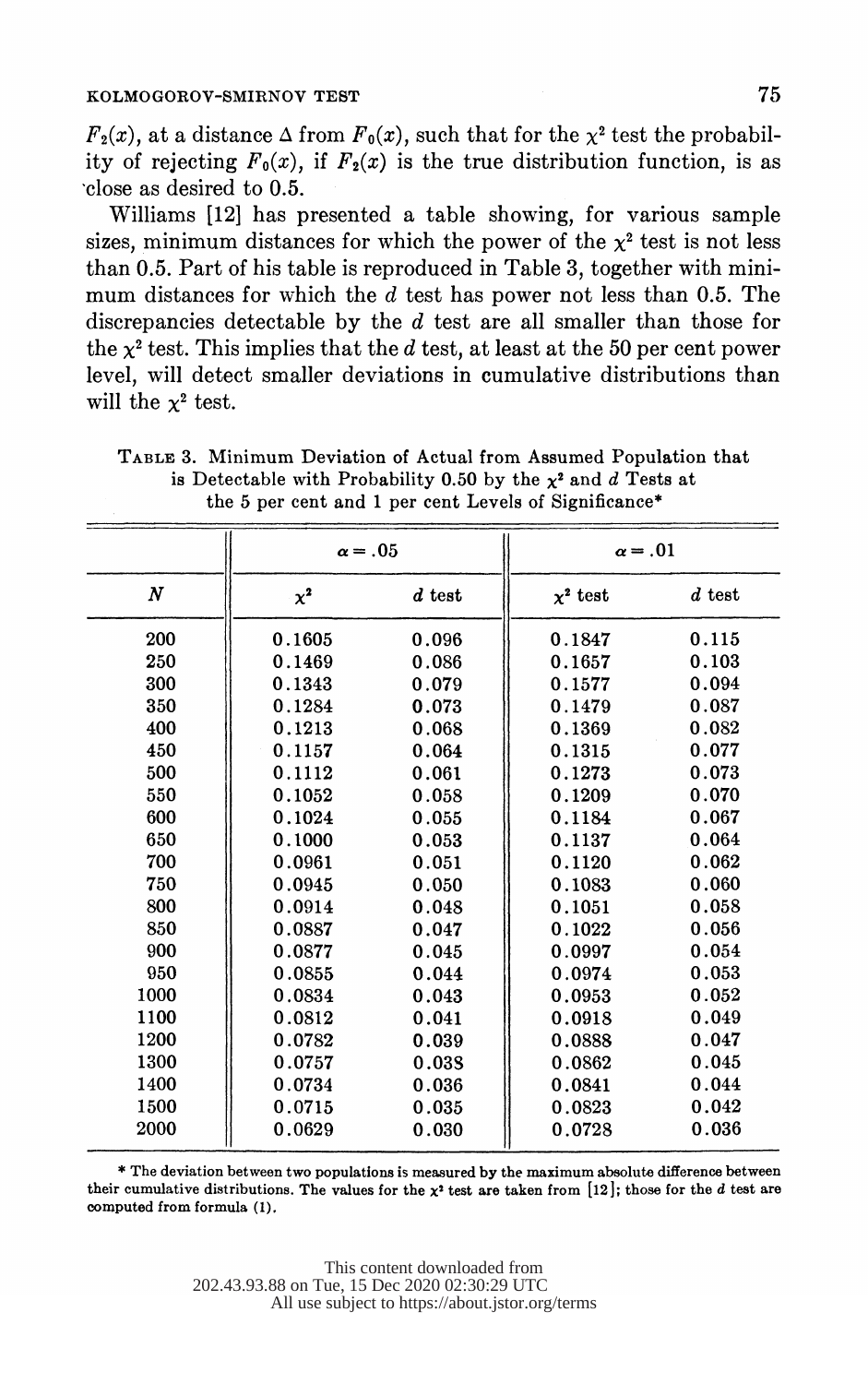Other points of comparisons between the  $x^2$  and d tests may be noted:

- (i) In general, the power of the  $x^2$  test is not known (Mann and Wald [4] considered only the case where it is 0.5), whereas a lower bound to the power of the d test for any alternative can be read from Figure 2.
- $(ii)$  The d test treats individual observations separately and thus does not lose information by grouping, as the  $x^2$  test necessarily does. In small samples this loss of information in  $x^2$  procedures is large, since wide class intervals must be used; and for very small sam ples  $x^2$  is not applicable at all. This, together with the information in Table 3, suggests that the  $d$  test may be always more powerful than  $x^2$  tests.
- (*iii*) d will usually require less computation than  $x^2$ . This is especially true when a graphical test is used, as illustrated in Figure 1, for if the hypothesis is rejected the computation stops at the point of rejection. Graphing might be convenient if a standard hypothe sis is tested repeatedly, since a master test chart could be pre pared. There are also instances where individuals can be ranked easily according to size, and then the individuals can be measured one at a time starting with the smallest. After each individual is measured, the cumulative distribution can be checked to see if  $d$ exceeds  $d_{\alpha}(N)$ . Using this sequential procedure it might be pos sible to avoid the actual measurement of many of the individuals. This might be especially useful if the ranking technique were fast and inexpensive while actually measuring was slow and ex pensive.
- $(iv)$  In cases where parameters must be estimated from the sample the  $x^2$  test is easily modified by reducing the number of degrees of freedom. The d test has no such known modifications so, except for the remarks in Section 3, is not applicable in such cases.
- $(v)$  As yet the d test cannot be applied to discrete populations, whereas the  $x^2$  can be.

# 6. CONFIDENCE LIMITS FOR THE TRUE CUMULATIVE DISTRIBUTION FUNCTION<sup>2</sup>

 Table 1 can be used to find confidence limits for the true cumulative distribution function, say  $F(x)$ . Thus 100  $(1-\alpha)$  per cent confidence limits for  $F(x)$  are

 $S_N(x) - d_{\alpha}(N) < F(x) < S_N(x) + d_{\alpha}(N).$ 

<sup>2</sup> See reference [13].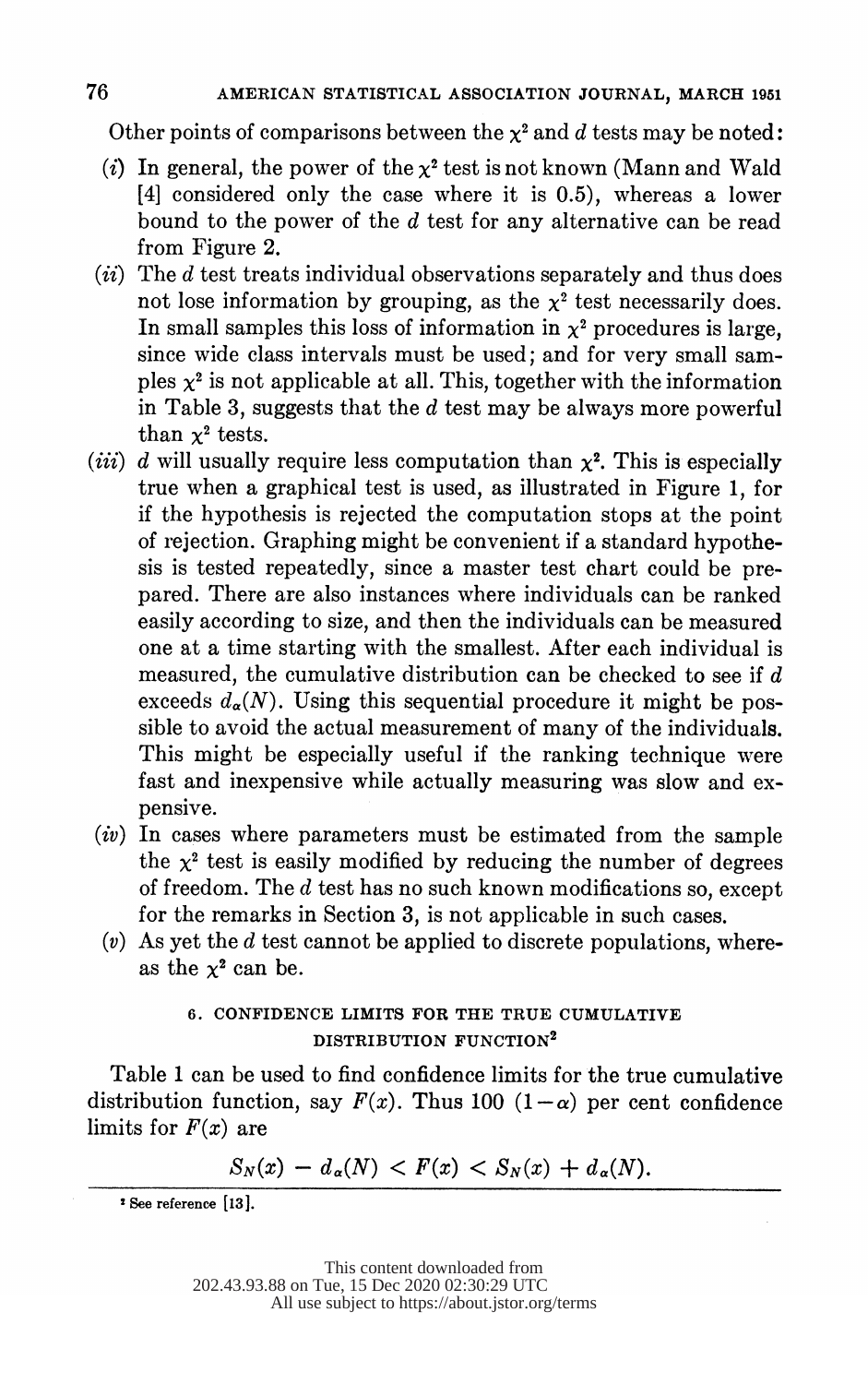### KOLMOGOROV-SMIRNOV TEST **77**

 For example, for a sample of size 100, one can be 95 per cent sure that  $S_N(x)$  will stay within 1.36/ $\sqrt{100}$  = 0.136 of the true distribution.

 As another example, suppose it is desired to perform a large scale ("Monte Carlo" method [7]) sampling experiment to study some dis tribution. To be 99 per cent sure of estimating the cumulative sam pling distribution within, say, 2 percentage points for the entire curve,

| Upper<br>Boundary<br>of Class | Lower<br>Confidence | Observed<br>Cumulative<br>Proportion | Upper<br>Confidence<br>Limit |
|-------------------------------|---------------------|--------------------------------------|------------------------------|
| 39.5                          | 0.940               | 1.000                                | 1.000                        |
| 38.5                          | 0.938               | 0.998                                | 1.000                        |
| 37.5                          | 0.938               | 0.998                                | 1.000                        |
| 36.5                          | 0.928               | 0.988                                | 1.000                        |
| 35.5                          | 0.905               | 0.965                                | 1.000                        |
| 34.5                          | 0.858               | 0.918                                | 0.978                        |
| 33.5                          | 0.815               | 0.875                                | 0.935                        |
| 32.5                          | 0.727               | 0.787                                | 0.847                        |
| 31.5                          | 0.637               | 0.697                                | 0.757                        |
| 30.5                          | 0.527               | 0.587                                | 0.647                        |
| 29.5                          | 0.386               | 0.446                                | 0.506                        |
| 28.5                          | 0.257               | 0.317                                | 0.377                        |
| 27.5                          | 0.163               | 0.223                                | 0.283                        |
| 26.5                          | 0.083               | 0.143                                | 0.203                        |
| 25.5                          | 0.024               | 0.084                                | 0.144                        |
| 24.5                          | 0                   | 0.047                                | 0.107                        |
| 23.5                          | $\bf{0}$            | 0.027                                | 0.087                        |
| 22.5                          | 0                   | 0.018                                | 0.078                        |
| 21.5                          | 0                   | 0.004                                | 0.064                        |
| 20.5                          | 0                   | 0.004                                | 0.064                        |
| 19.5                          | 0                   | 0.002                                | 0.062                        |
| 18.5                          | 0                   | $\bf{0}$                             | 0.060                        |

 TABLE 4. Confidence Limits for the Cumulative Distribution Function Shown in Table 2

 the necessary sample size is found as follows: From Table 1, we find  $d_{0.01} = 1.63/\sqrt{N} = 0.02$ . Hence  $\sqrt{N} = 81.5$  and  $N = 6643$ .

 As a final example, consider the data in Table 2. Ninety-five per cent confidence limits for the true distribution curve are obtained by add ing and subtracting  $1.36/\sqrt{511} = 0.060$  from the observed distribu tion as shown in Table 4. Note that the theoretical cumulative dis tribution, recorded in Table 2, is completely inside the limits and thus would be accepted at the 5 per cent level of significance.